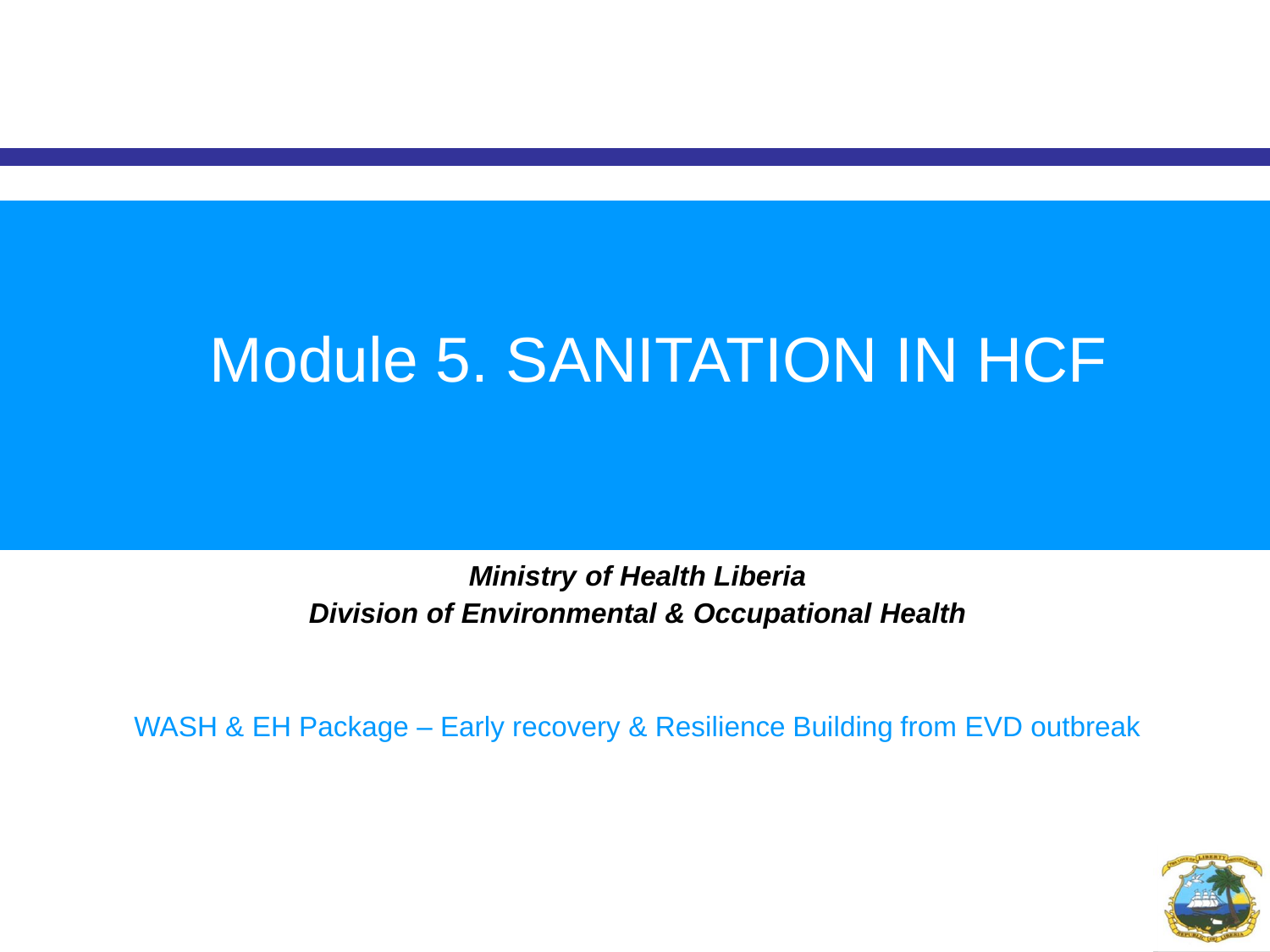#### **Sanitation**

#### **Objectives**

- **To outline the minimum requirements for sanitation** facilities in Healthcare Facilities
- **To understand use and maintenance of sanitation** facilities in HCFs

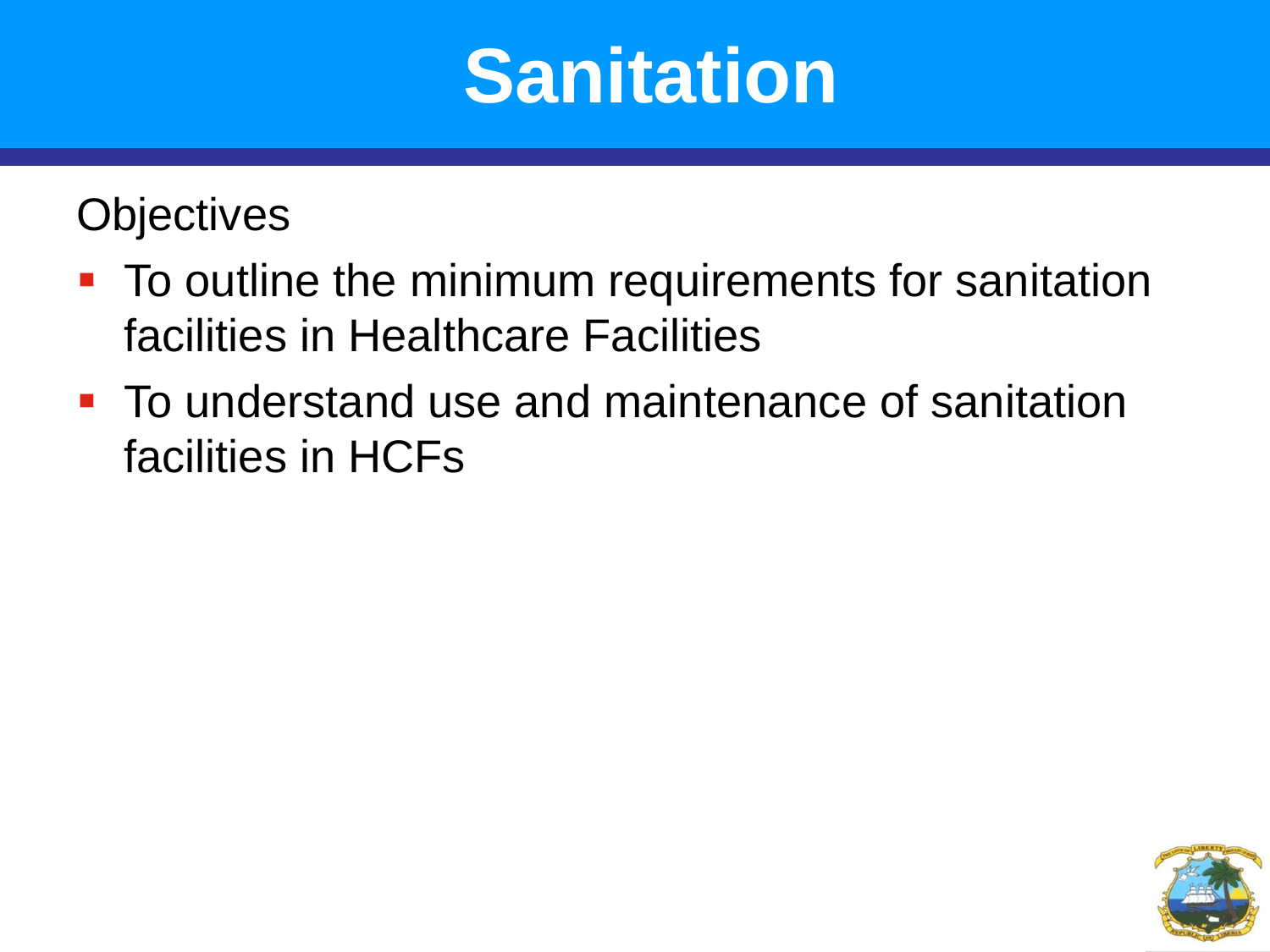# **Learning**

Learning Points

By the end of the session, participants should be able to;

- Describe minimum requirements for sanitation in HCFs
- Share knowledge and skills to improve sanitation services in HCF in their counties

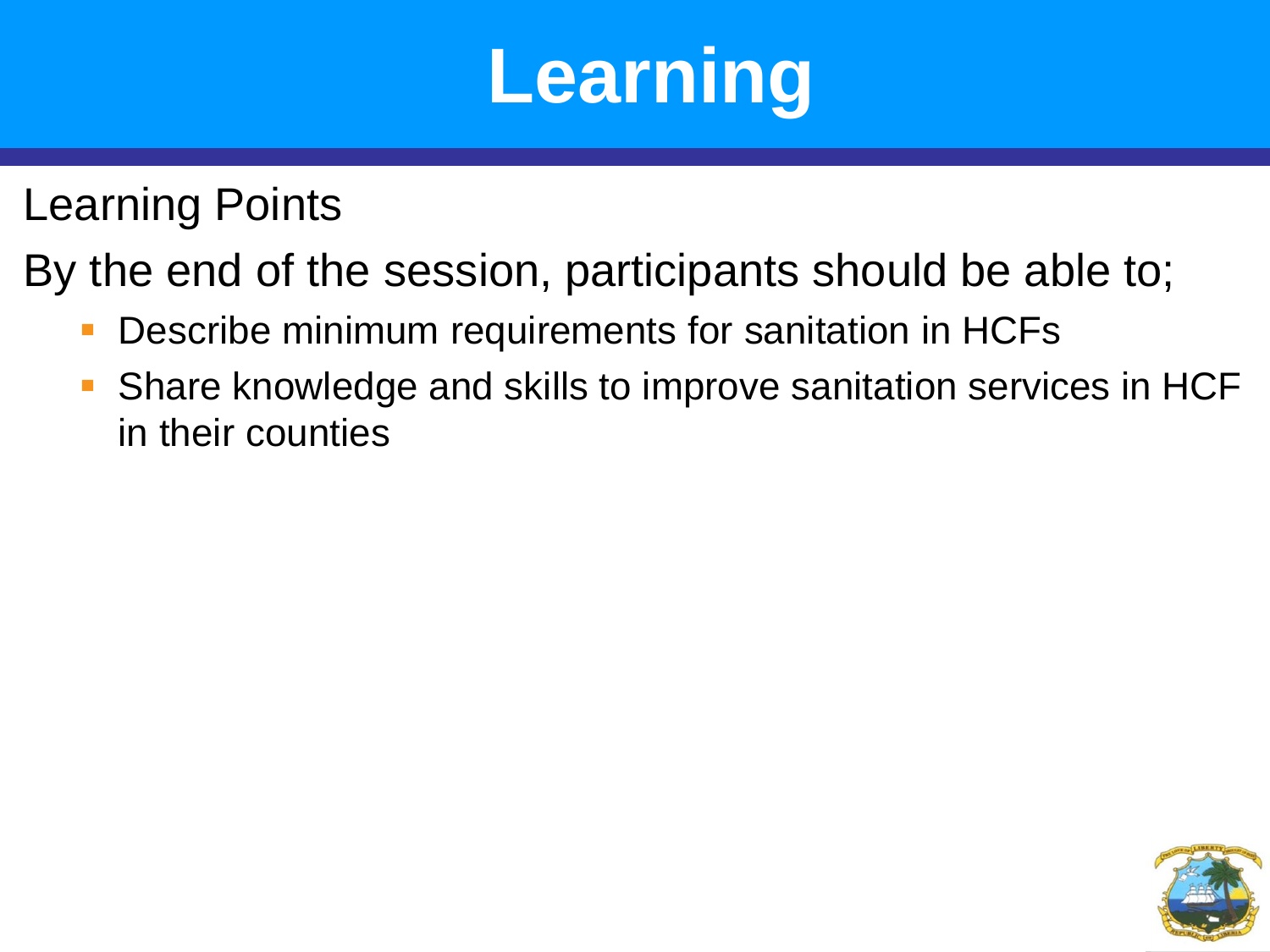### **Sanitation Need**

- **Human faeces is the most common source of diarrhoea** pathogens (germs)
- **Germs are passed on from an infected person to a new** host through contaminated food, fingers, fields and flies.
- **Latrines / toilets is a primary barrier that breaks the** transmission route by confining faeces to safe structures.
- Clean water supply (fluids) and hand hygiene provide the secondary barriers to the faecal – oral contamination

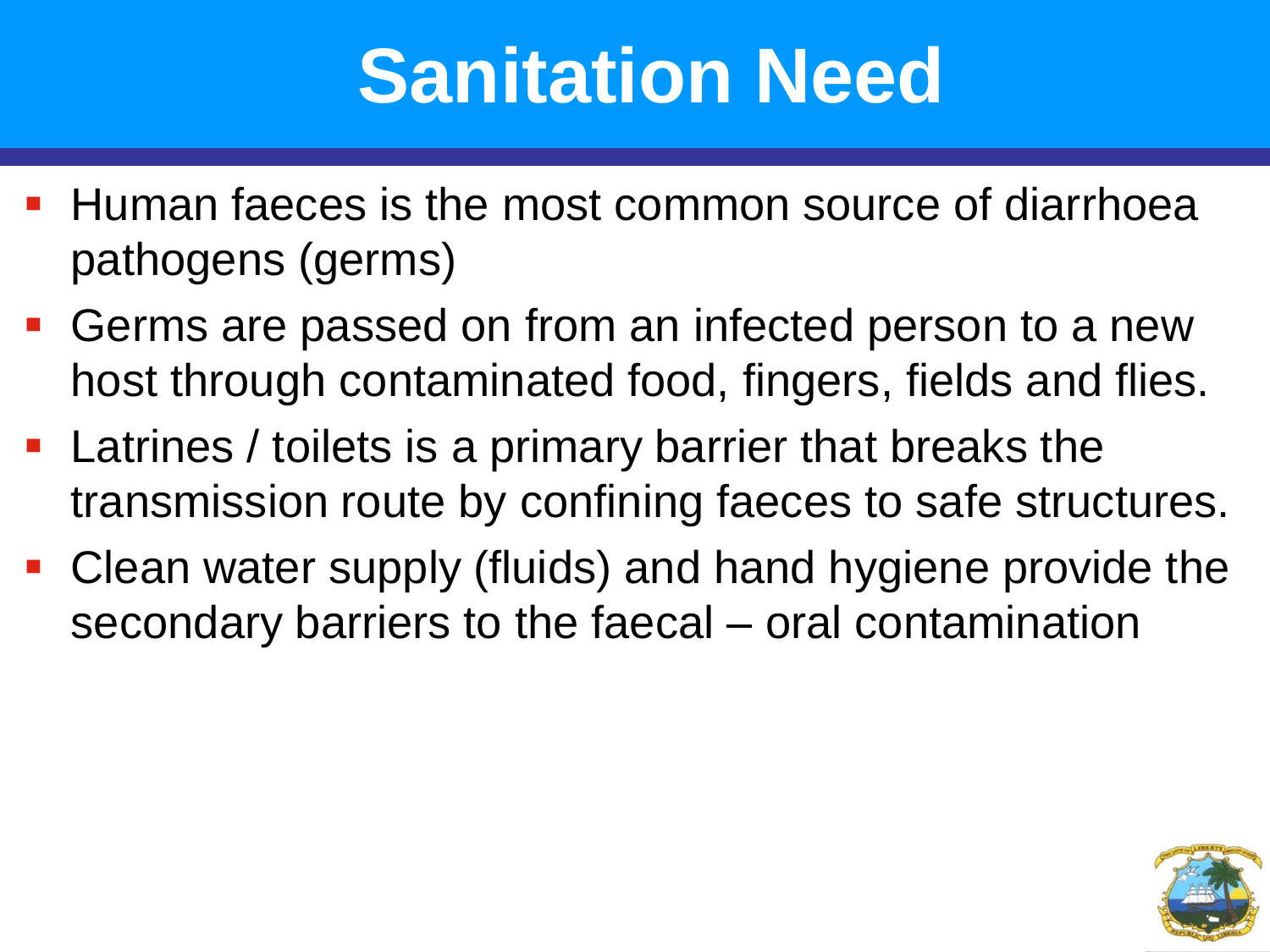# **F Diagram**



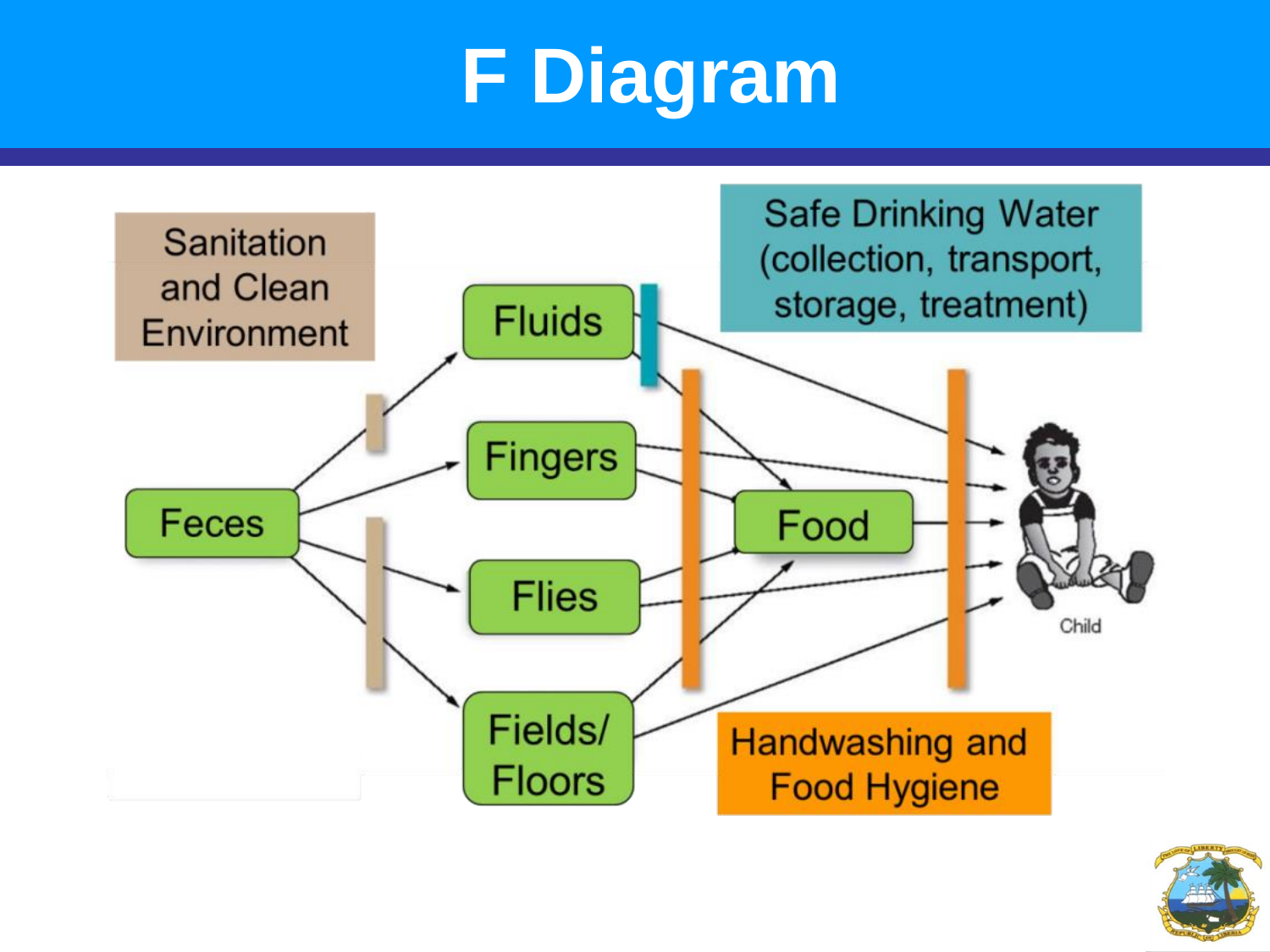#### **Barriers**

- **Which are the primary barriers to spread of germs?**
- **Which are the secondary barriers?**

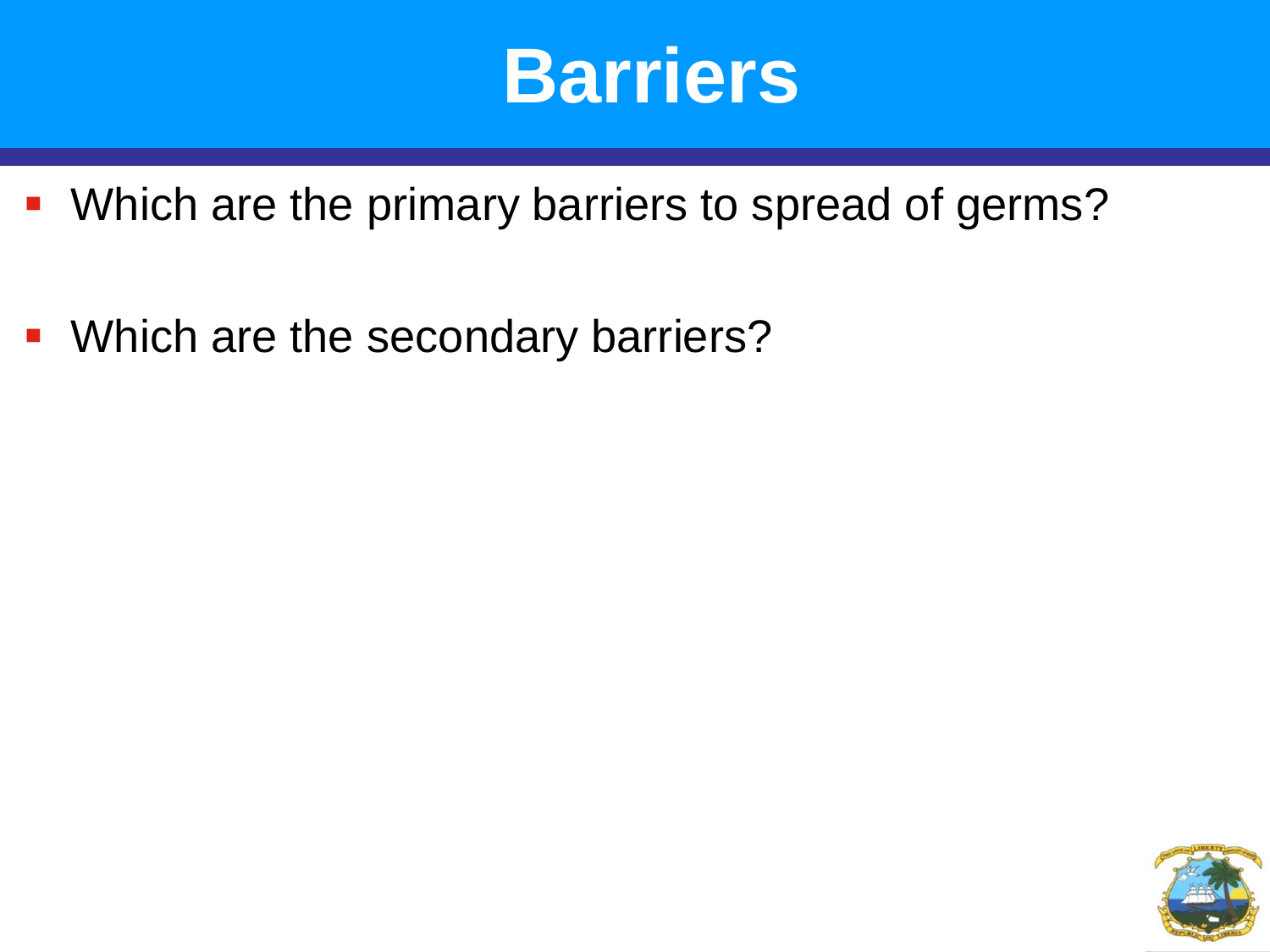### **Sanitation Components**

**Managing used water, faecal matter, storm water and related waste from within healthcare facilities in safe and sustainable manner.** 

- **Toilets: Permitting safe defecation that protect public health and environment.**
- **Bathrooms: Permitting safe body washing that protect public health and environment.**
- **Safe management of feces and urine: Safe collection, storage, treatment, and disposal of human excreta.**
- **Proper drainage and disposal of wastewater or grey water.**
- **Prainage of storm water.**

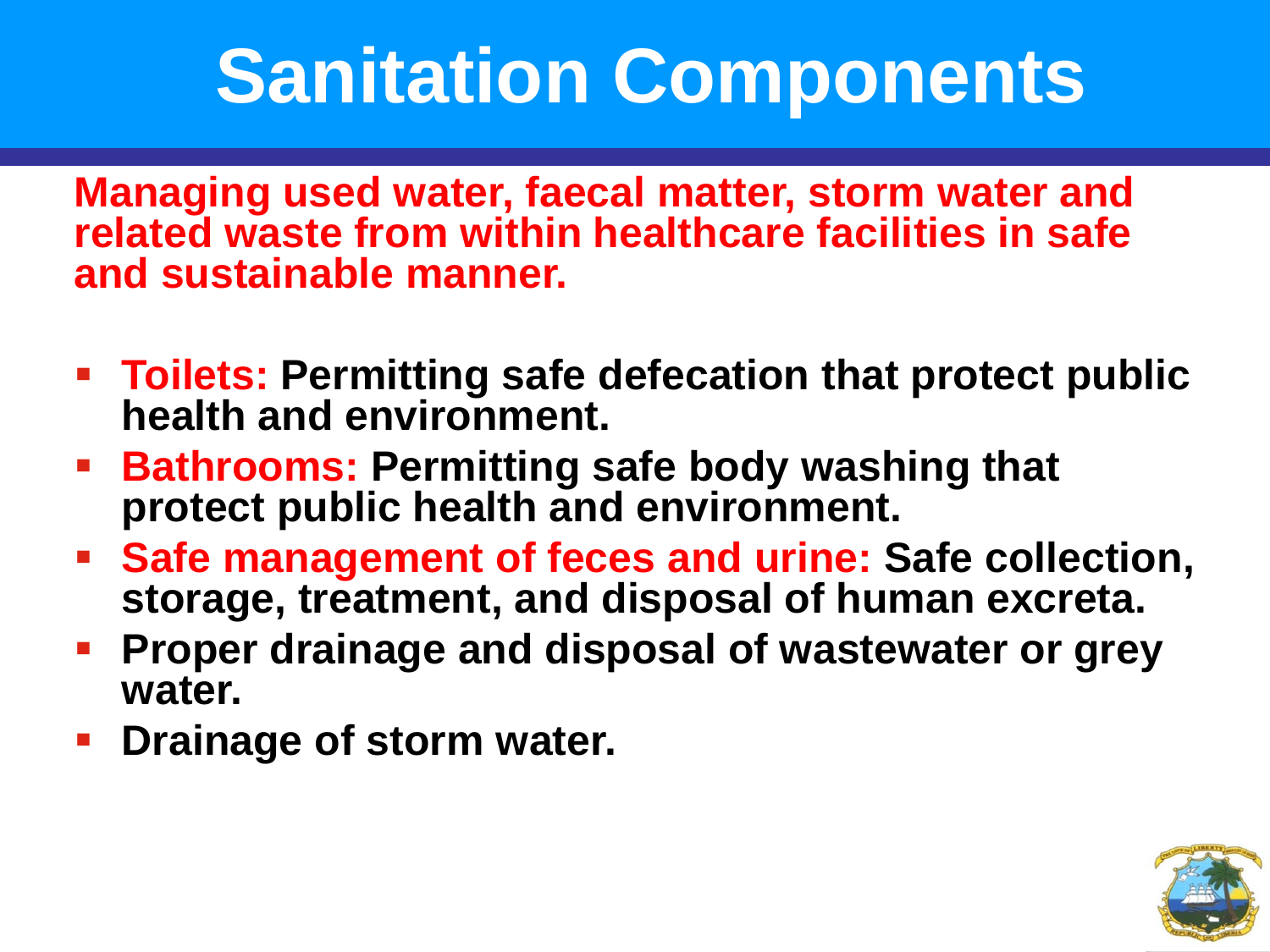#### **Sanitation**

#### *Toilets, Bathrooms and Wastewater Collection System:*

- *Toilets and bathrooms should be accessible to all staff, patients and visitors (this includes being accessible for the disabled, pregnant women, etc) and not more than 30 metres from users.*
- *Toilets shall be separate for staff and patients as well separate for male and females*
- *There should be sufficient numbers of suitable, reachable and proper toilets and bathrooms in each healthcare facility.*

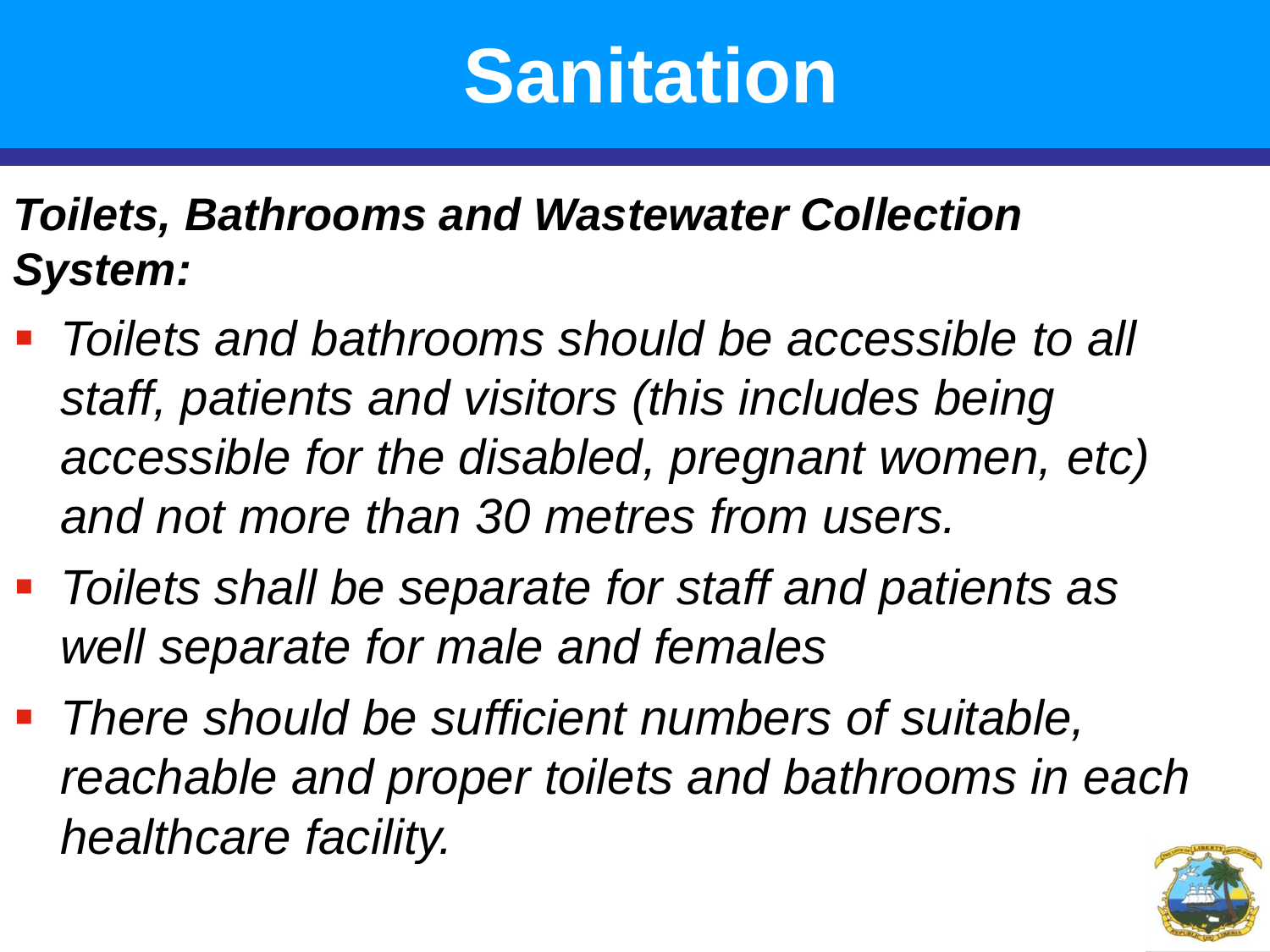### **Sanitation continued**

- *Wastewater generated in healthcare facilities should be disposed of promptly and safely to avoid contamination.*
- *Wastewater collection facilities can be onsite or off-site depending on availability of such facilities.*
- *Storm water should be drained through channels to avoid pooling*

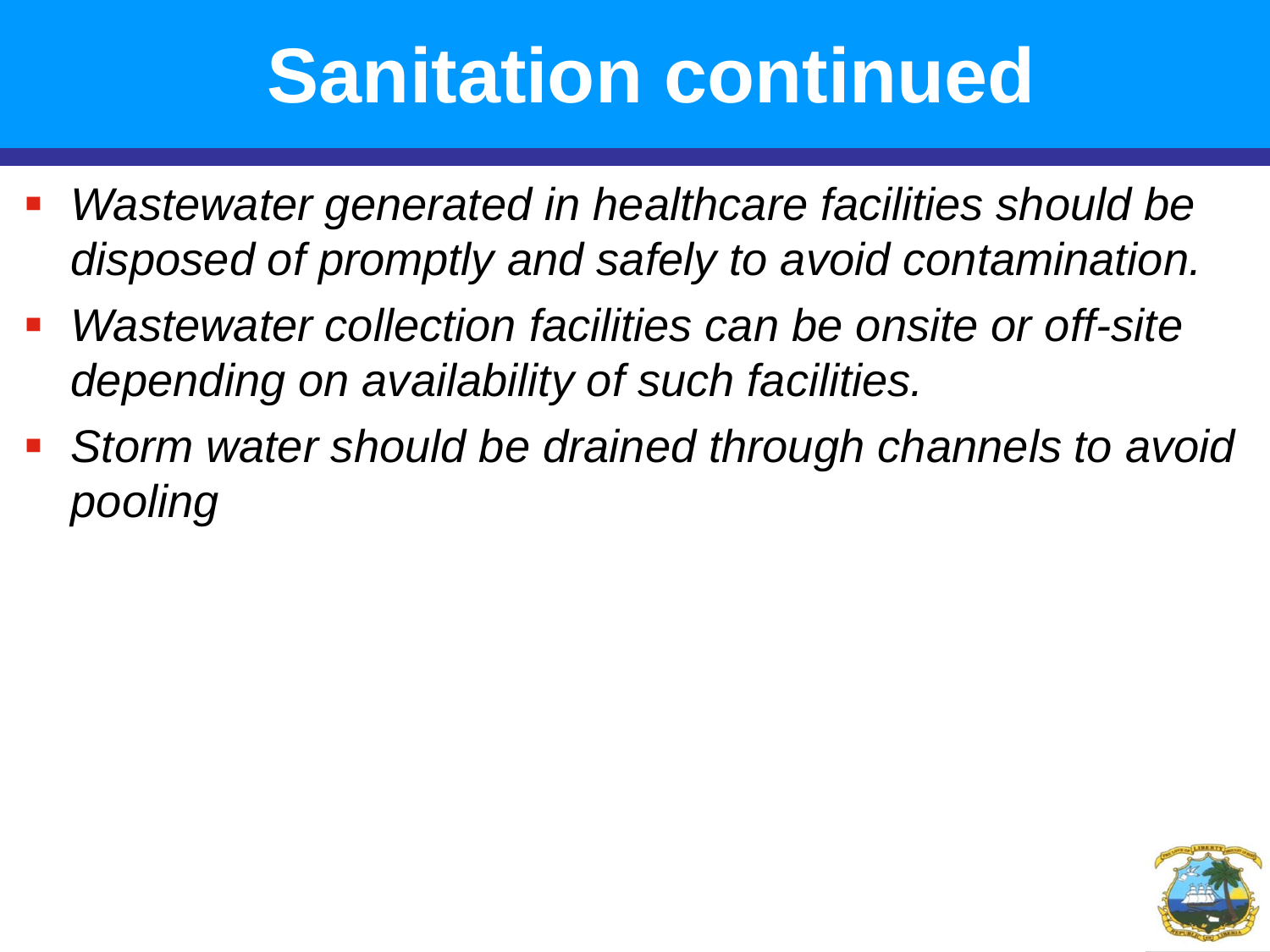#### **Key activities towards proper sanitation: Implementation of hardware component**



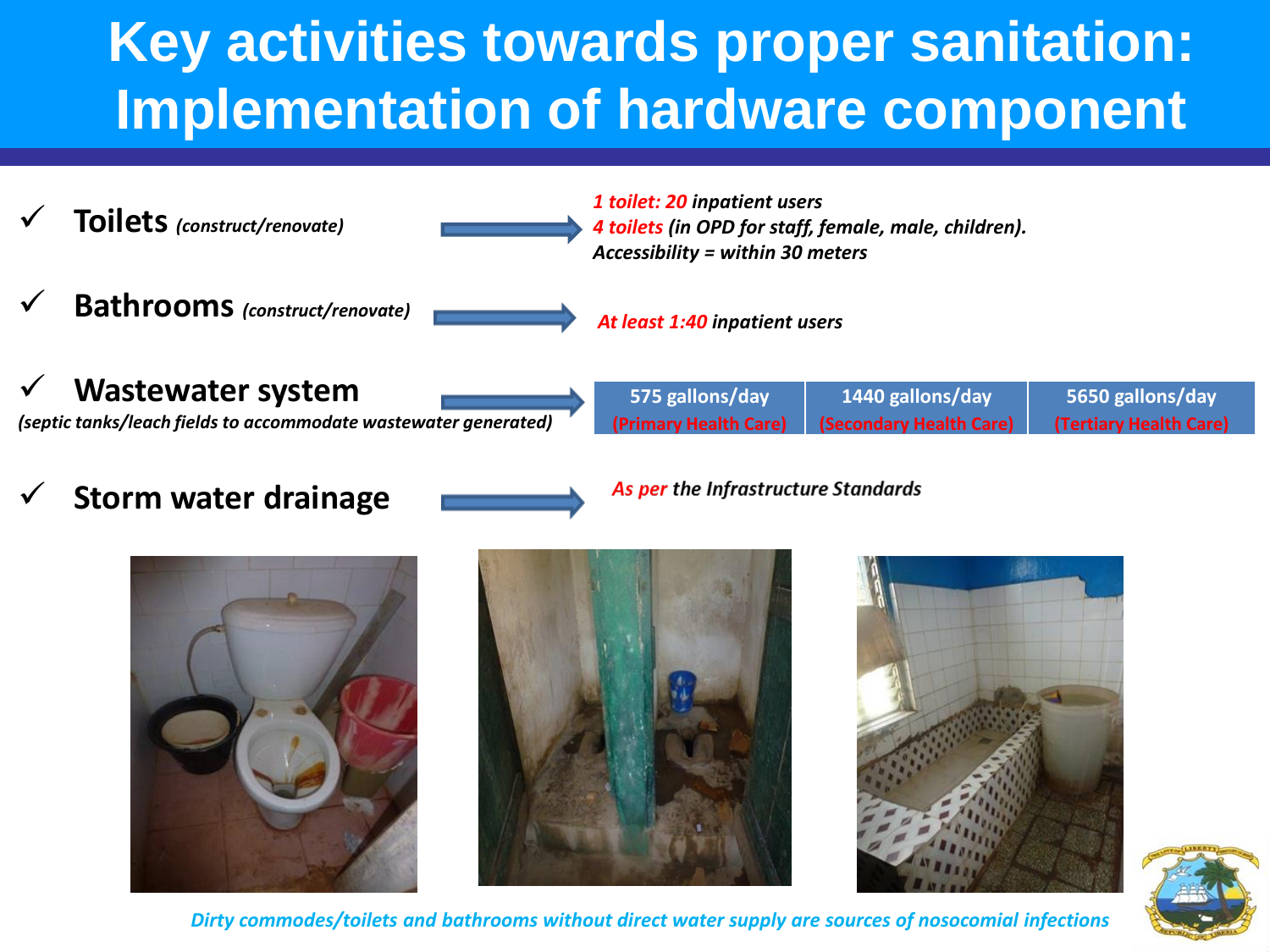## **Minimum Requirements**

- 2. Sanitation Quality
	- Sanitation facilities follow MoH specifications
		- Excreta and waste water safely managed
		- Safe Locate 30 metres or more from water sources (depending on gradient and type of soil)
		- 2 metres above ground water table
		- Cleaned and maintained regularly
- 3. Sanitation Access
	- Access to males, females, children and limited mobility
	- Within 30 metres from all users

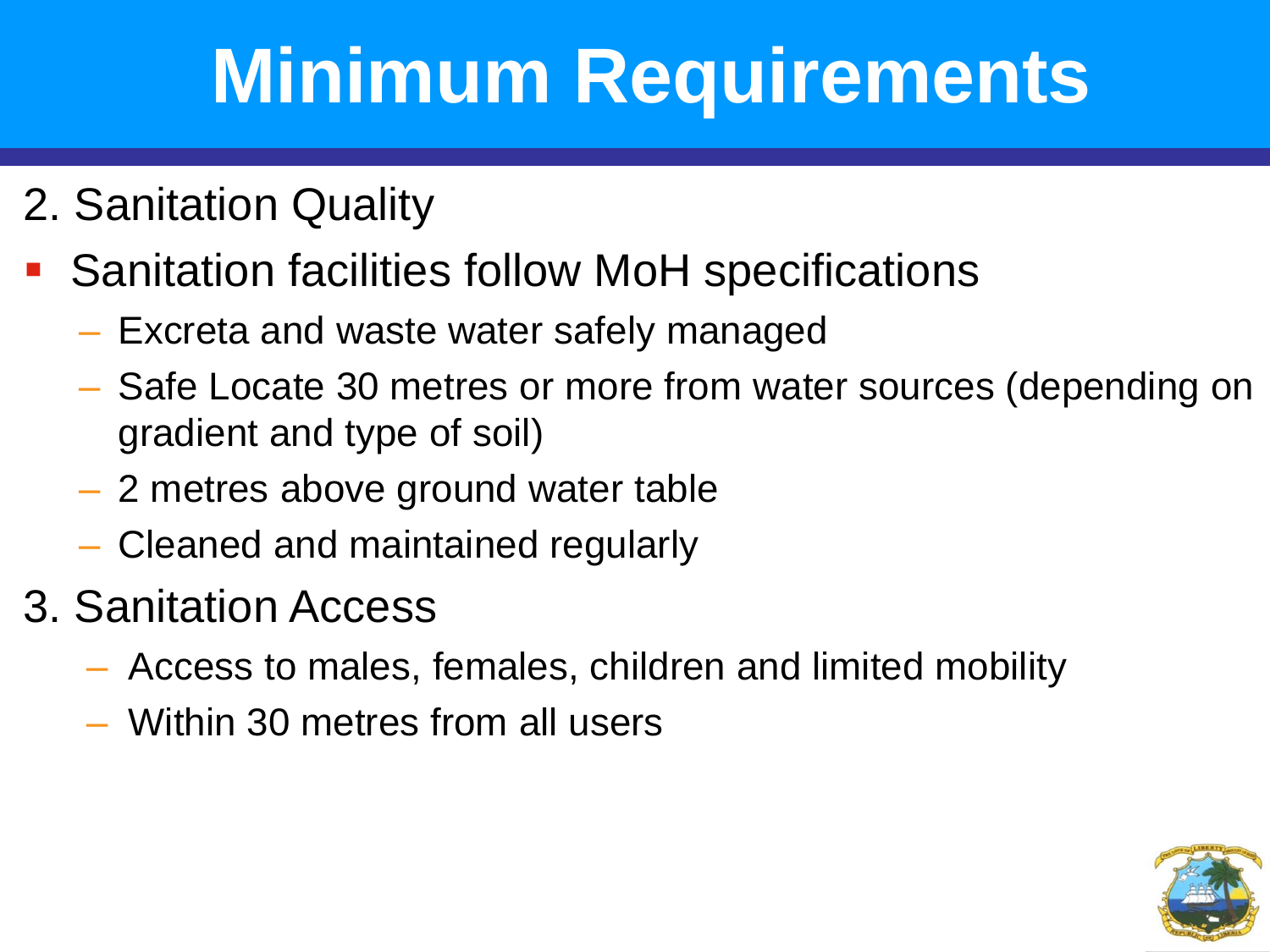#### **Key activities towards proper sanitation: Implementation of software component**

- **Ensure supplies to permit effective cleaning**
- **Training of technical staff in operation and maintenance of facilities**
- **Clean floors at least twice a day or as needed with wet mop , detergent, water and a disinfectant cleaning solution; Scrub sinks frequently with a cloth or brush and disinfectant solution; Scrub commodes or toilet frequently at least 2 times a day or as needed.**
- **cleaning toilets should be clearly stated in job descriptions, there should be a cleaning record at all toilets of when they were cleaned and a process for addressing unclean/malfunctioning toilets**
- **Perform routine maintenance of sanitation facilities, decommission latrines that are full .**
- **Conduct supportive supervision and monitoring**

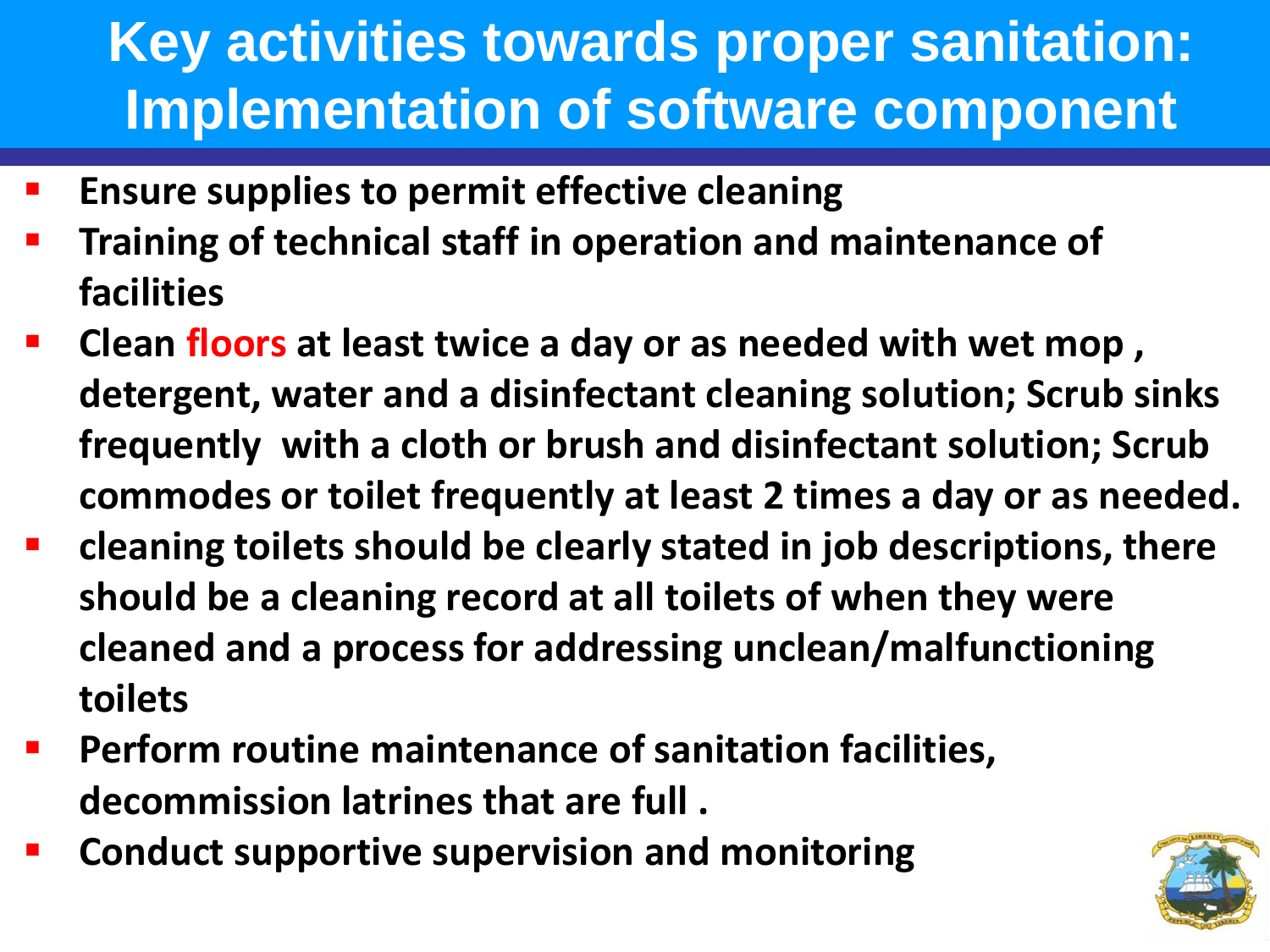### **Waste water handling**

- Grey water (washing water) should be drained appropriately away from the facility to prevent standing water, breeding areas for mosquitoes, etc
- Black water (flushing toilet water) should be disposed of with appropriate drainage/soak away pit/septic line/septic tank system.
- **The waste disposal point should be over 30 metres away** from ground water sources and more than 1.5m above the water table.

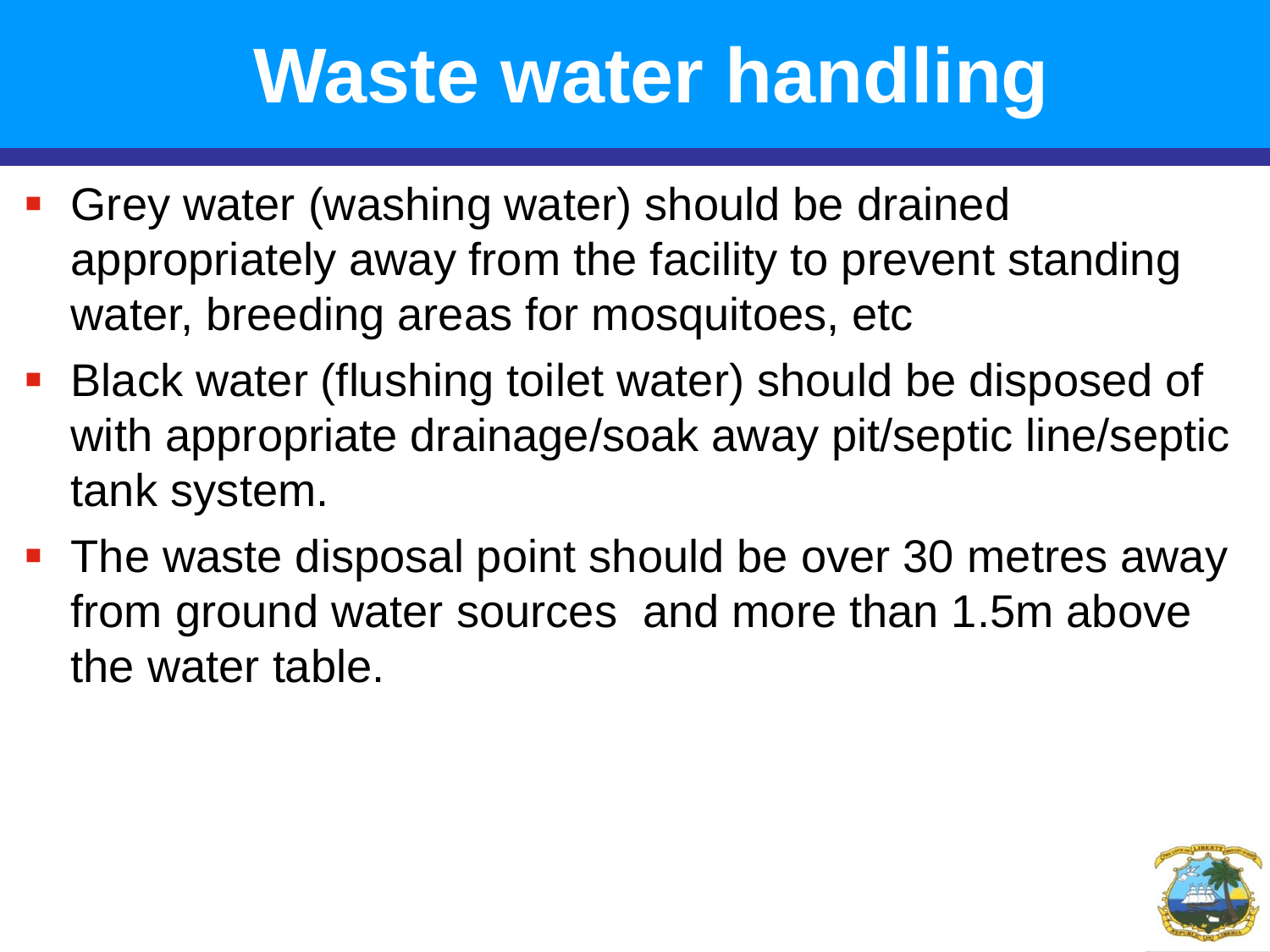#### **Storm Water Drainage**

- *Storm Water Drainage System:*
- *There should be adequate and well-designed storm water drainage system in all healthcare facilities.*
- *The system should ensure that unblocked storm water channels exist and are properly sized and functional.*
- *It should also ensure that rain water does not flood or carry potentially infectious agents to nearby residents or communities.*

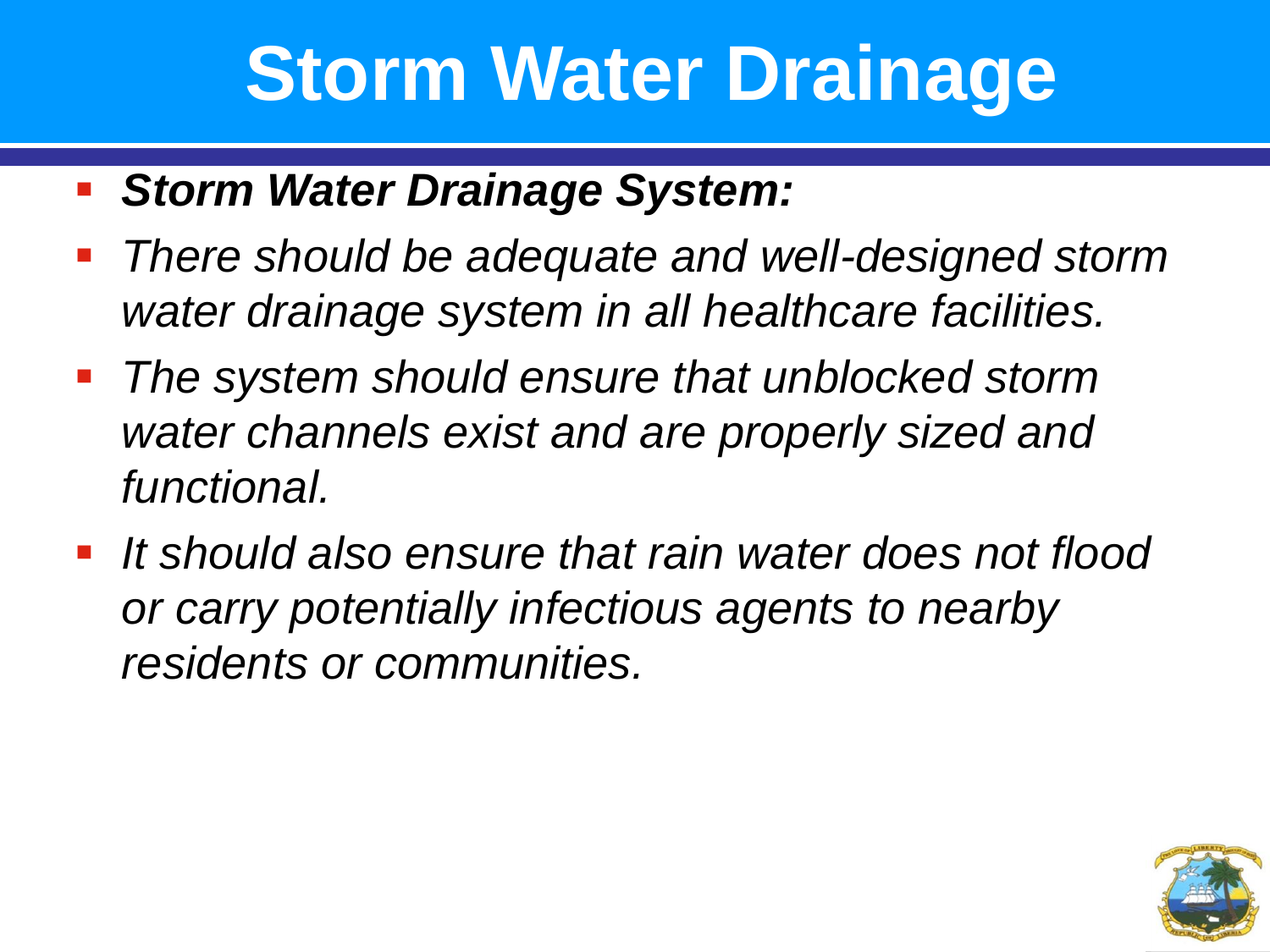#### **continued**

 *Rain water should NOT be directed into septic tanks to avoid overspill*

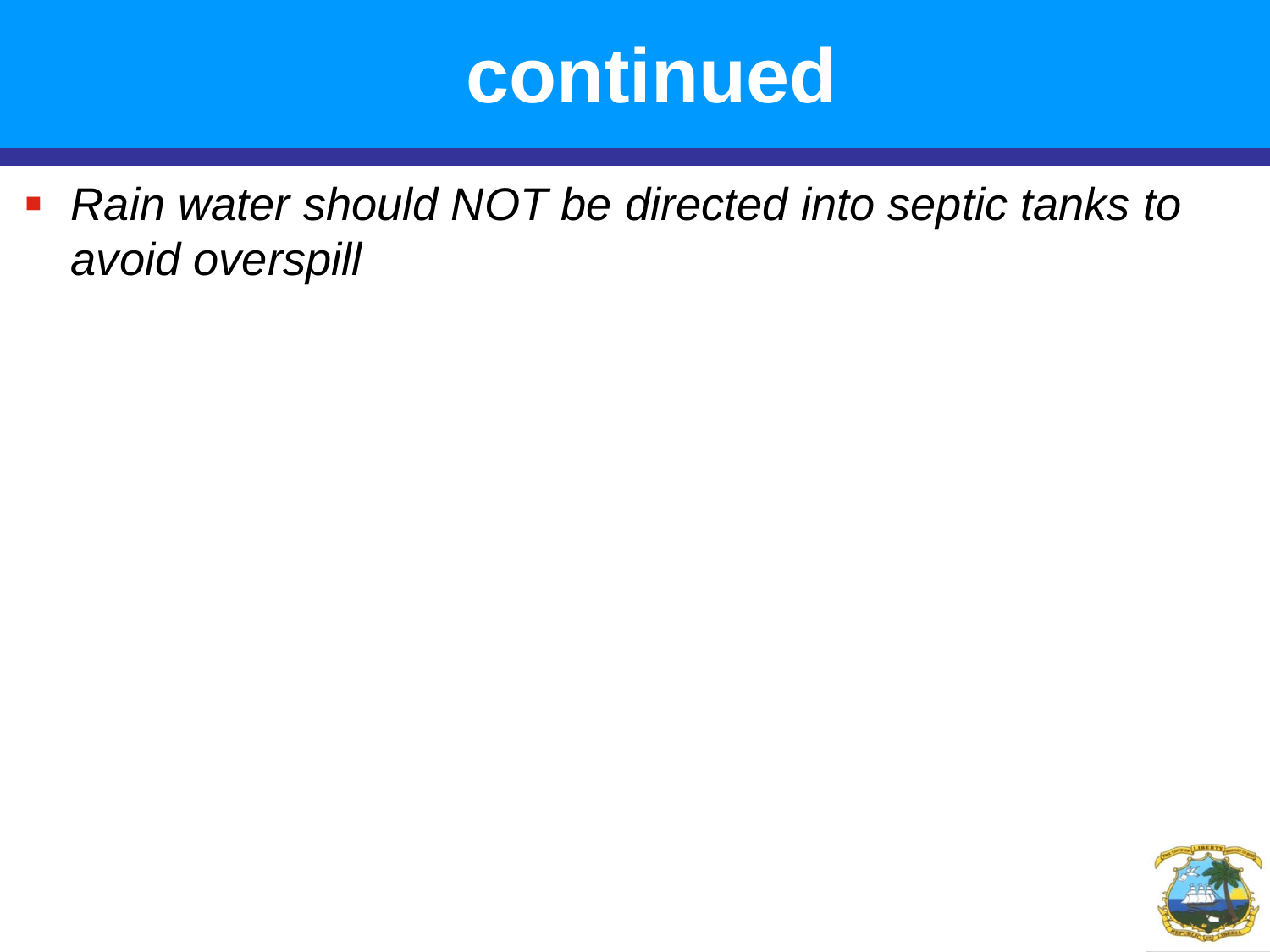## **Required Minimum Standards**

- 1. The Quantity of Storm Water Channels
	- Enough storm water canals to contain and direct water movement of storm water runoff in each HCF.
- 2. Quality
	- Water channels constructed according to MoH specifications to ensure storm water is safely managed

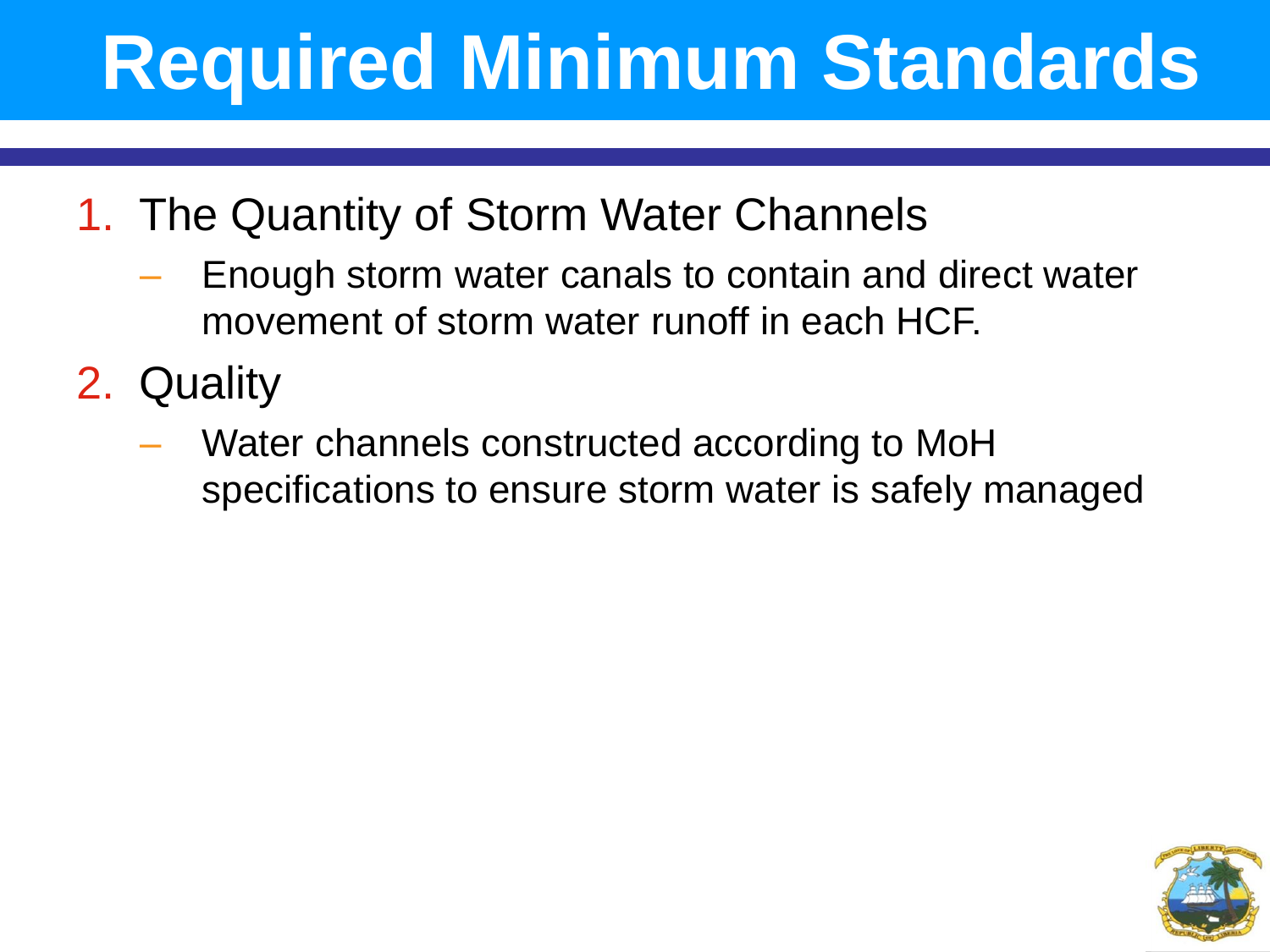#### **Questions and Discussions**